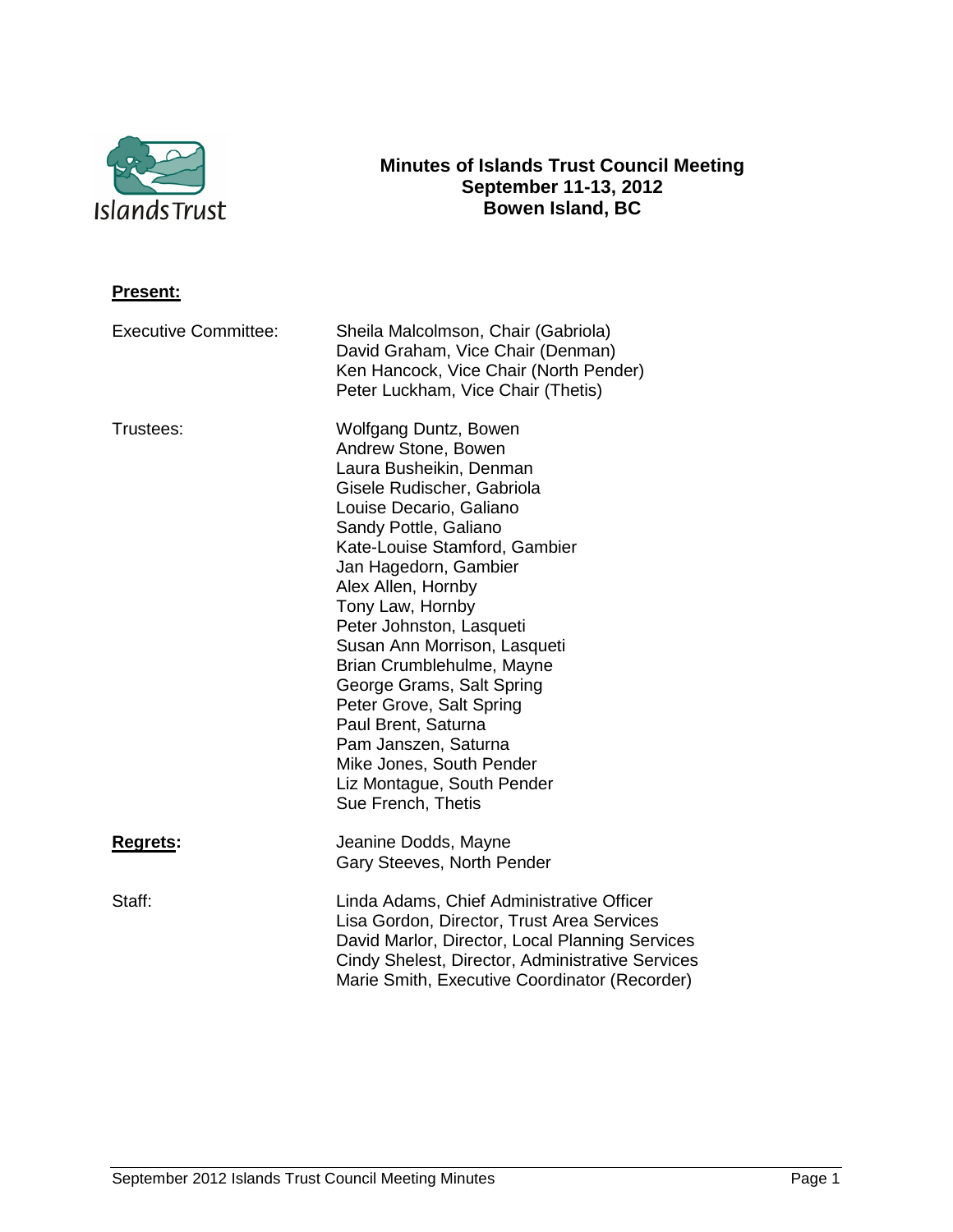# **TUESDAY, SEPTEMBER 11, 2012**

# **Call to Order**

The meeting was called to order at 1:00 pm. Twenty-three trustees were in attendance. Trustees Absent: Jeanine Dodds, Mayne Island, Gary Steeves, North Pender Island and Andrew Stone, Bowen.

Chair Sheila Malcolmson welcomed everyone to the meeting and acknowledged that the meeting was being held in traditional territory of the Coast Salish First Nations.

### **Approval of Agenda/Notice of New Items**

By General Consent, Council agreed to extend the September 12 Delegation and Town Hall Session from 60 to 90 minutes.

## **DECISION AND INFORMATION ITEMS**

## **1. GENERAL**

## **`1.1 Resolutions Without Meeting**

The following Resolution Without Meeting was Carried on July 11, 2012: RWM 03-2012: "That Islands Trust Council Bylaw No. 145, cited as "Islands Trust Council Trust Officials Indemnification Bylaw, 2012" be adopted.

## **1.2. June 2012 Trust Council Meeting - Draft Minutes**

By General Consent, the Islands Trust Council approved the June 2012 Trust Council Meeting Minutes, as amended.

## **1.3 Trust Council Follow-Up Action List**

The Trust Council Followup Action List, dated August 28, 2012, was provided for information.

# **2. LOCAL PLANNING**

## **2.1 Director of Local Planning Services Report**

Provided for information.

## **2.2 Local Planning Committee Report**

By General Consent, the Local Planning Committee Report was endorsed as presented. The top work program priorities as of August 2012 were: 1) Encouraging Green Technologies; and 2) Development Permit Monitoring.

## **2.3 Local Planning Services Three Year Plan**

The Local Planning Services 2011-2014 Plan was provided for information. This report includes projects and top priorities of local trust committees, allocation of staff resources, work carried out by the Local Planning Committee and proactive policy work by the Bylaw Enforcement office.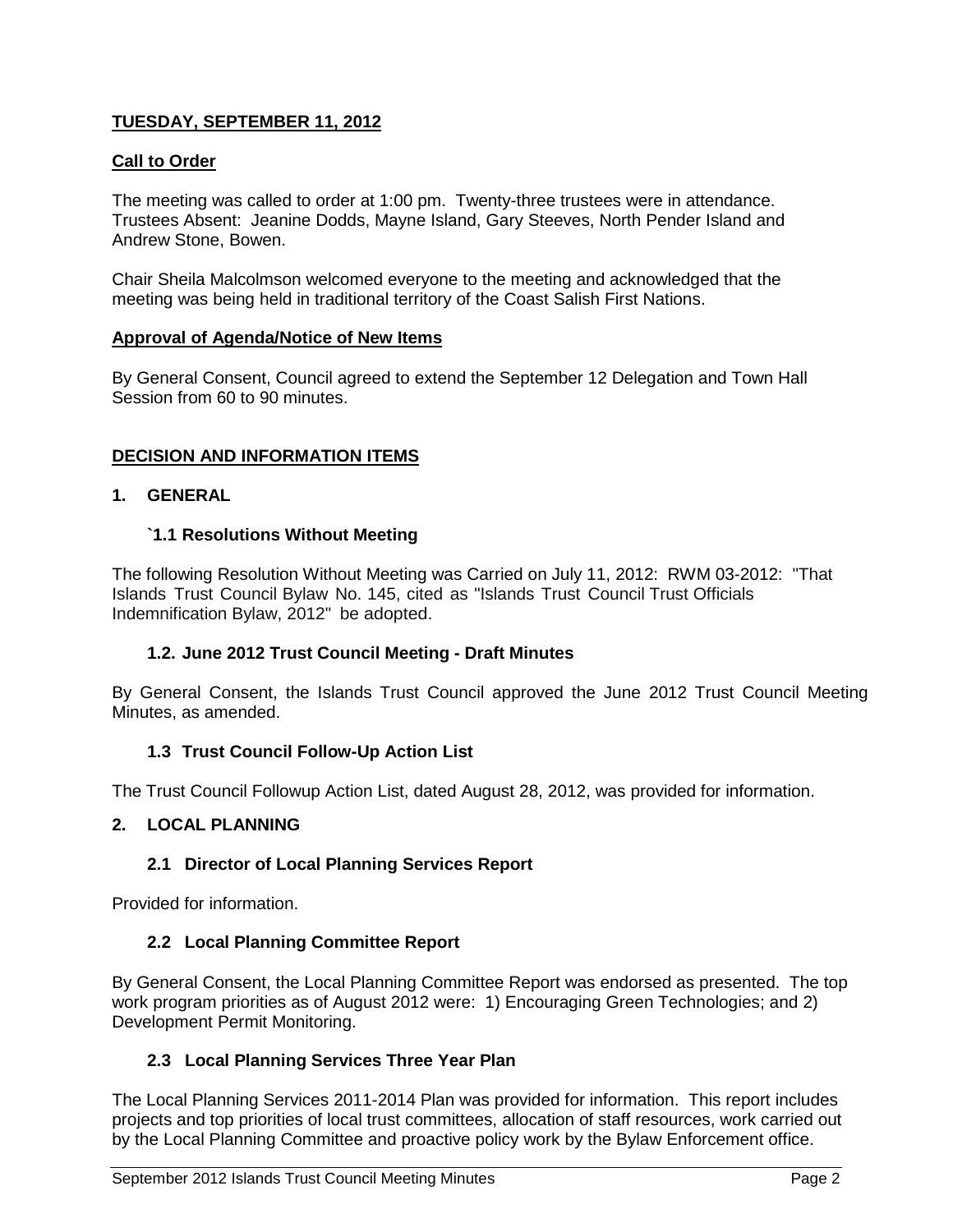# **2.4 Riparian Areas Regulation Implementation Briefing**

A Briefing outlining the status of the implementation of the Riparian Areas Regulation (RAR) in the Trust Area was provided for information. Staff will continue to monitor and report upon the completion of legislative action to implement the RAR in the Local Trust Areas; and to provide educational material on RAR to the public.

# **2.5 Green Shores for Homes Briefing**

A Briefing outlining the status of the Green Shores for Homes Program, a four year program to develop a credit/incentive system for homes based on the Green Shores system was provided for information.

## **2.6 Food Security Guide and Implementation Briefing**

A Briefing on the status of food security implementation in the Trust Area was provided for information, detailing the resulting work both planned and undertaken as a result of the five resolutions passed by Council in December 2010.

## **2.7 Bylaw Enforcement Investigations Report Briefing**

Staff highlighted the current status of bylaw enforcement investigations in the Trust Area, and provided a chart detailing the Bylaw Enforcement Notice Dispute Adjudication System. Trustees asked questions about Short Term Vacation Rentals, unconventional dwellings and proactive versus complaint-driven enforcement.

## **2.8 Model Fee Bylaw Amendments**

Staff introduced the amended Model Fees Bylaw and reported on the work of the joint Fee Task Force, which was created last term and comprised of members from the Local Planning and Financial Planning Committees. Key issues addressed by the Task Force were to improve cost recovery for application processing and to remove the obligation for a local trust committee to consider extraordinary processing fees in advance of deliberating on the merits of an application. The model fee bylaw would allow each local trust committee to determine whether it wished to amend its fee bylaw in accordance with the recommendations.

## Resolution TC 153/12

It was Moved and Seconded:

That the Model Fee Bylaw Amendment proposal submitted to Trust Council be referred to the Financial Planning Committee.

IN FAVOUR - 9 Malcolmson-Gabriola; Hagedorn-Gambier, Allen-Hornby; Grams-Salt Spring; Grove-Salt Spring; Brent-Saturna; Janszen-Saturna; Jones-South Pender OPPOSED: 14 (Rudischer-Gabriola, Busheikin-Denman; Graham-Denman, Johnston-Lasqueti, Stamford-Gambier, Crumblehume-Mayne, Law-Hornby, Montague-South Pender, Duntz-Bowen, Pottle-Galiano, Decario-Galiano, Morrison-Lasqueti, French-Thetis, Luckham-Thetis) **MOTION FAILS**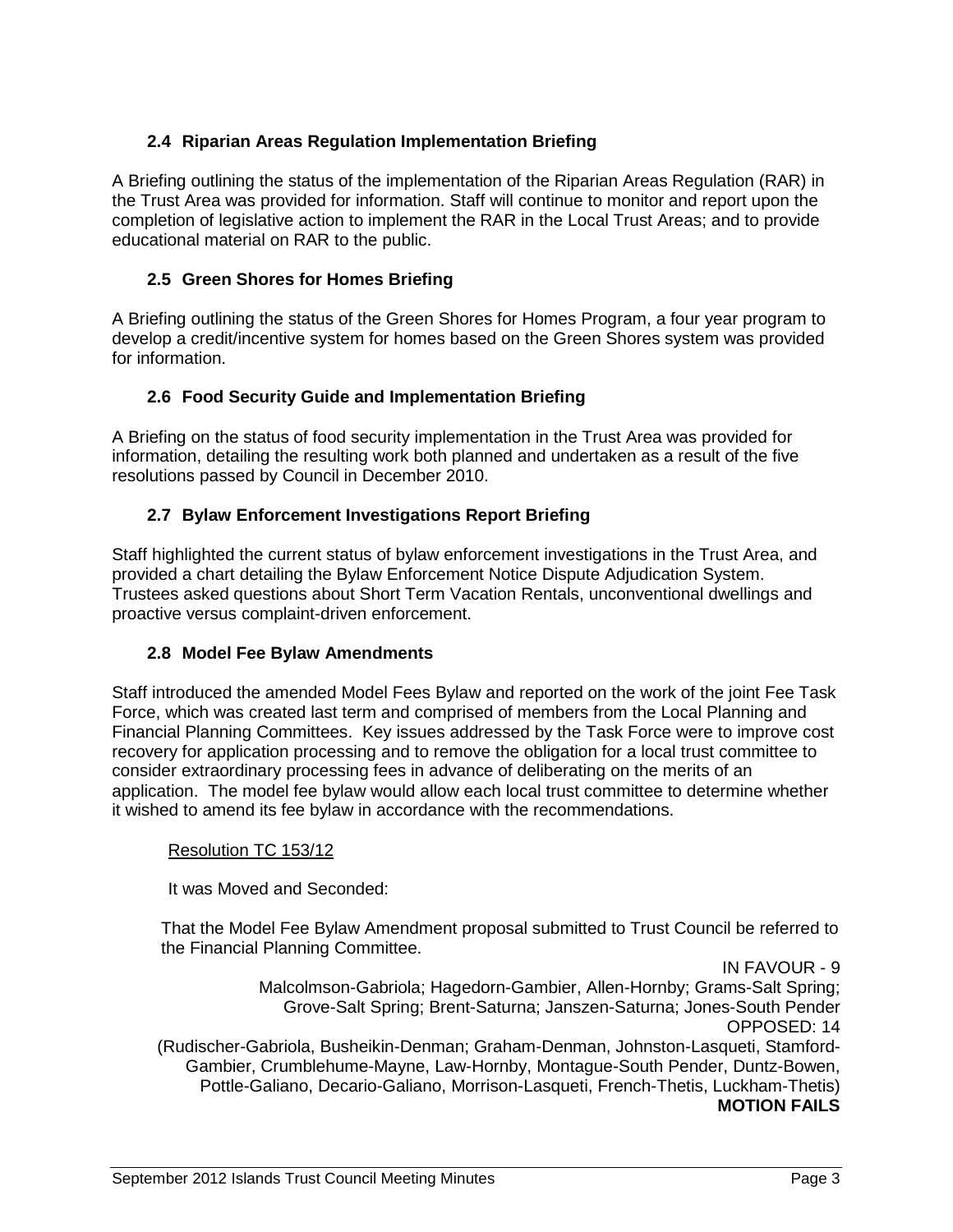## Resolution TC 154/12

It was Moved and Seconded:

That the Islands Trust Council adopt the amended Policy 5.6.i (Application Processing Services); endorse the attached Model Fee Bylaw; recommend that local trust committees amend their fee bylaws substantially in accordance with the Model Fee Bylaw; and encourage local trust committees to adopt Development Approval Information bylaws.

Some trustees expressed a desire for the bylaw to be reconsidered by the Local Planning and Financial Planning Committees before making a decision.

> IN FAVOUR– 3 (Duntz-Bowen; Graham-Denman; Luckham-Thetis) OPPOSED– 20 **MOTION FAILS**

### Resolution TC 155/12

It was Moved and Seconded:

That the Islands Trust Council refer the Model Fees Bylaw to the Financial Planning Committee and Local Planning Committee for reconsideration.

**CARRIED**

### Resolution TC 156/12

It was Moved and Seconded:

That the Islands Trust Council meeting be closed to the public subject to Sections 90(1)(g) and (i) of the Community Charter in order to distribute documents related to litigation affecting the Islands Trust, and receipt of advice that is subject to solicitor-client privilege; and staff be invited to attend the meeting*.*

### **CARRIED**

The meeting closed to the public at 3:25 pm and reopened at 3:28 pm. The meeting recessed at 3:28 pm and reconvened at 3:50 pm.

Trustee Andrew Stone joined the meeting.

## **2.9 Trust Council Bylaw No. 148 - Development Approval Information Bylaw, Galiano Island - Decision**

### Resolution TC 157/12

It was Moved and Seconded:

That Islands Trust Council Bylaw No. 148, cited as "Galiano Island Local Trust Committee Development Approval Information Bylaw No. 148, 2012" be read a first time.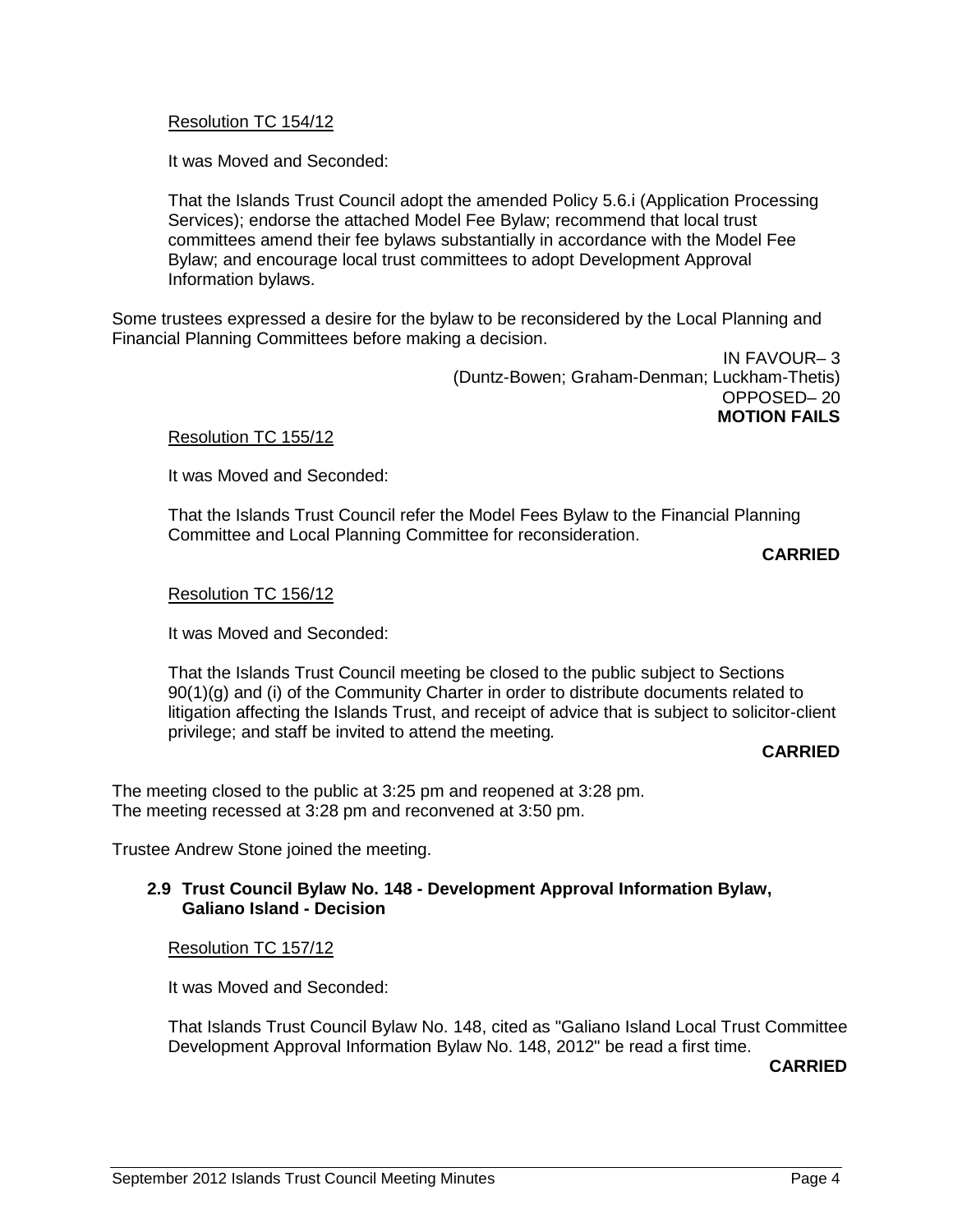## Resolution TC 158/12

It was Moved and Seconded:

That Islands Trust Council Bylaw No. 148, cited as "Galiano Island Local Trust Committee Development Approval Information Bylaw No. 148, 2012" be read a second time.

**CARRIED**

## Resolution TC 159/12

It was Moved and Seconded:

That Islands Trust Council Bylaw No. 148, cited as "Galiano Island Local Trust Committee Development Approval Information Bylaw No. 148, 2012" be read a third time.

**CARRIED**

# **3. EXECUTIVE**

# **3.1 Chief Administrative Officer's Report**

Provided for information.

## **3.2 Executive Committee Report**

By General Consent, the Executive Committee Report was endorsed, as presented. The top work program priorities as of August 2012 were: 1) Policy; 2) Strategic Planning; and 3) Organizational Effectiveness.

# **3.3 Trust Council Plan for Continuous Learning 2011-2014**

Provided for information.

Trustee Peter Johnston requested an opportunity to discuss whether any of the proposed learning topics or sessions could be held outside of the meeting, i.e., via webinar. Chair Malcolmson advised him to propose the subject as a new business item for consideration during the Call for New Business Items later in the meeting.

## **4. ORGANIZATIONAL/FINANCE**

## **4.1 Director of Administrative Services Report**

Provided for information.

## **4.2 Financial Planning Committee Report**

By General Consent, the Financial Planning Committee Report was endorsed as presented. The top work program priorities as of August 2012 were: 1) First Draft of 2013/14 Budget; 2) Complete 2012/13 Forecast; 3) Develop policies on Carbon Neutrality and Whistleblowing; and Complete draft revisions of Policies 7.2.v Restructure Study Cost Allocations and 7.2.vi Municipal Tax Requisition Calculation.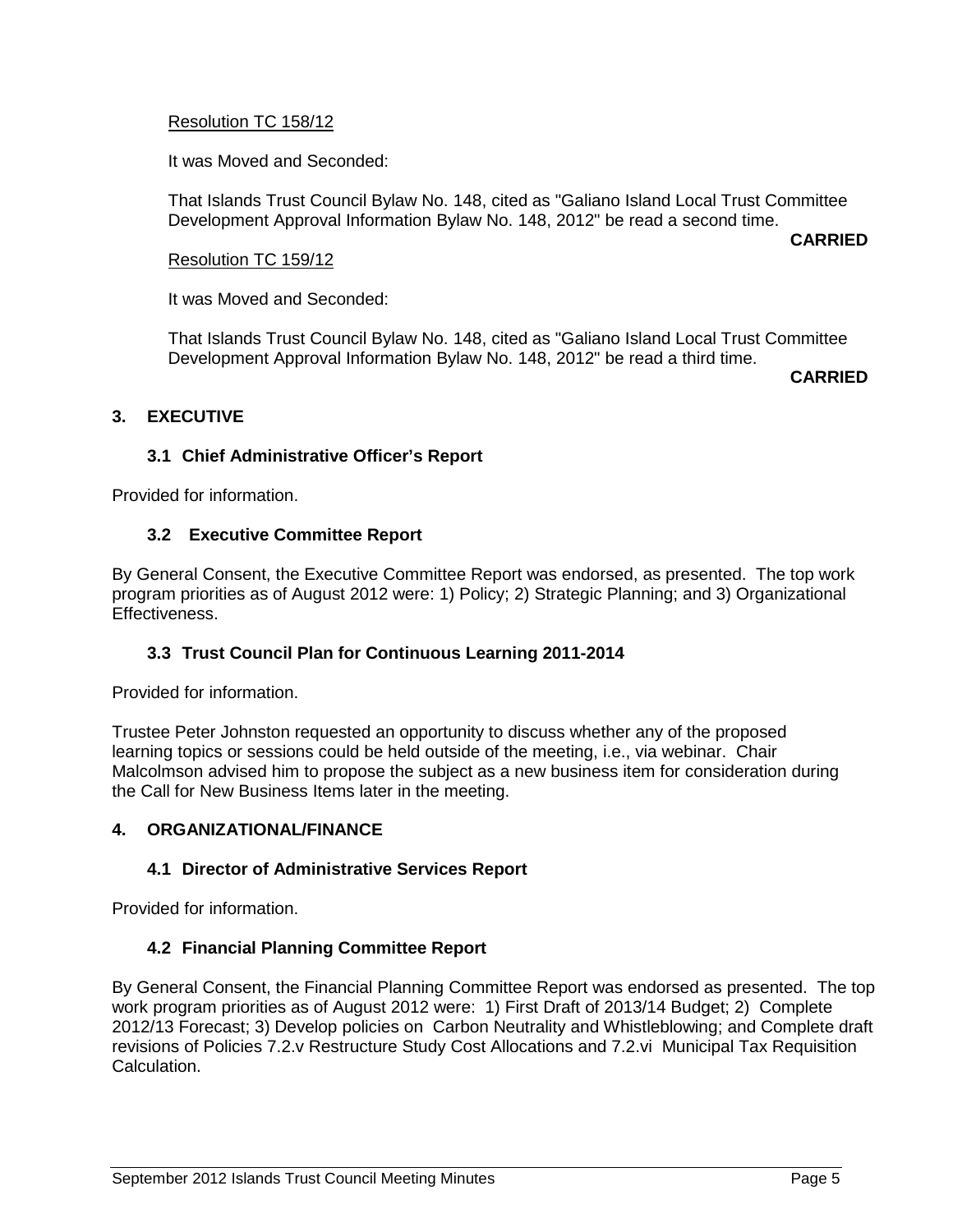# **4.3 June 30, 2012 Quarterly Financial Statement**

## Resolution TC 160/12

It was Moved and Seconded:

That Islands Trust Council approve the June 30, 2012 Quarterly Financial Report as presented.

### **CARRIED**

## **2. JOINT SESSION WITH BOWEN MUNICIPAL COUNCIL**

Members of the Bowen Municipal Council and Islands Trust Council, along with senior staff discussed issues of mutual interest and concern, including Crown land acquisition, ferry fares and service, derelict vessels, affordable housing and the Burnco Mine.

Don Marshall, a resident of Bowen Island and recipient of the 2012 Community Stewardship Award for climate change, was acknowledged and presented with his award.

The meeting recessed at 5:35 p.m.

## **WEDNESDAY, SEPTEMBER 12, 2012**

The meeting reconvened at 8:20 a.m.

## **CLOSED SESSION**

## Resolution TC 161/12

It was Moved and Seconded:

That the Islands Trust Council meeting be closed to the public subject to Sections 90(1)(c),(g) and (i) of the Community Charter in order to consider matters related to: labour relations and other employee relations, litigation affecting the Islands Trust, and receipt of advice that is subject to solicitor-client privilege; and that CAO Linda Adams be invited to attend the entire meeting, and that Islands Trust staff be invited to attend Parts 2 and 3, 4 of the meeting.

### **CARRIED**

The meeting closed to the public at 8:21 am and reopened to the public at 8:35 am.

## **REFRESHER ON STANDARDS OF CONDUCT AND ADMINISTRATIVE FAIRNESS**

Chief Administrative Officer Linda Adams provided a presentation to Council members, reviewing standards of conduct, open meetings and the principles of fair decision making.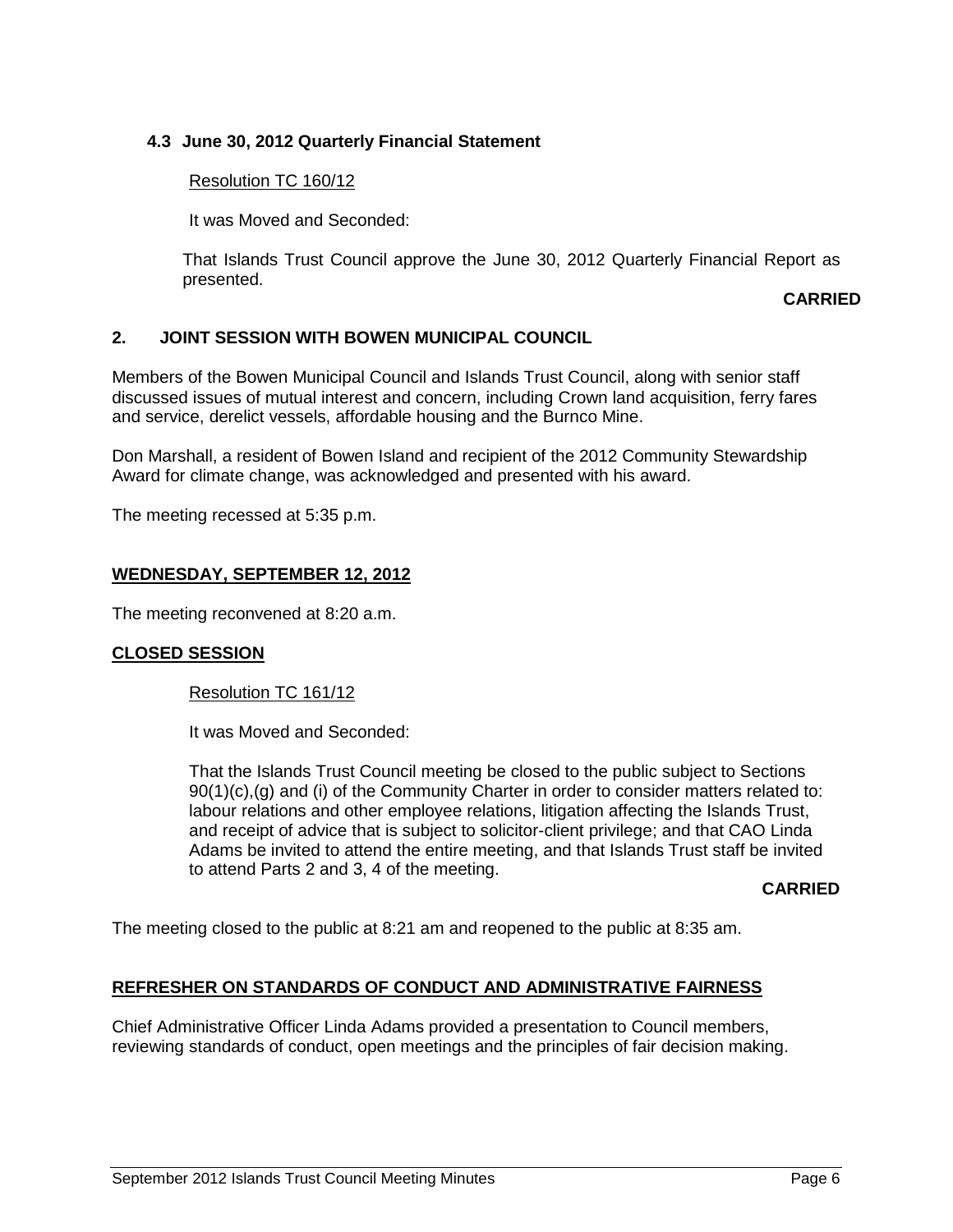# **DECISION AND INFORMATION ITEMS**

# **4. ADMINISTRATIVE SERVICES -** continued

# **4.4 March 31, 2012 Year End Financial Statement Allocation to Local Trust Committees**

A Briefing outlining the method used to produce the March 31, 2012 year-end financial statements allocated to local trust committees was provided for information.

## **4.5 2011/12 Trustee Remuneration and Expense Report Briefing**

The 2011/12 Trustee remuneration and expense report was provided for information.

## **4.6 Public Accountability Principles Briefing**

A Briefing outlining the Financial Planning Committee's examination of the principles of public accountability was provided for information. Included was an inventory of some of the public accountability practices currently in place at the Islands Trust.

## **4.7 Draft 2013/14 Budget Principles and Assumptions Briefing**

A Briefing outlining the draft budget assumptions and principles developed for the 2013/14 budget was provided for information.

## **4.8 Timeline for 2013-14 Budget Process**

## Resolution TC 162/12

It was Moved and Seconded:

That the Islands Trust Council approve the timeline for the 2013/14 budget process as presented.

## **CARRIED**

## **OIL SPILL RESPONSE SESSION**

Trustees were provided with an opportunity to learn and ask questions about oil spill response in the Salish Sea. Presentations were provided by representatives of the Western Canada Marine Response Corporation (WCMRC) and the Island Oil Spill Association, San Juan County. Following the session trustees were invited by the WCMRC to see response vessels and beach cleaning equipment set up at a beachfront area in Snug Cove.

The meeting recessed at 12:05 pm and reconvened at 1:30 pm.

## **DELEGATIONS AND TOWN HALL SESSION**

1. Citizens for Safe Technology, Gulf Islanders for Safe Technology and Bowen Islanders for Safe Technology

On behalf of the Citizens for Safe Technology, Gulf Islands for Safe Technology and Bowen Islanders for Safe Technology, Jayeson Hendyrsan addressed Trust Council regarding concerns with the BC Hydro Smart Metering program.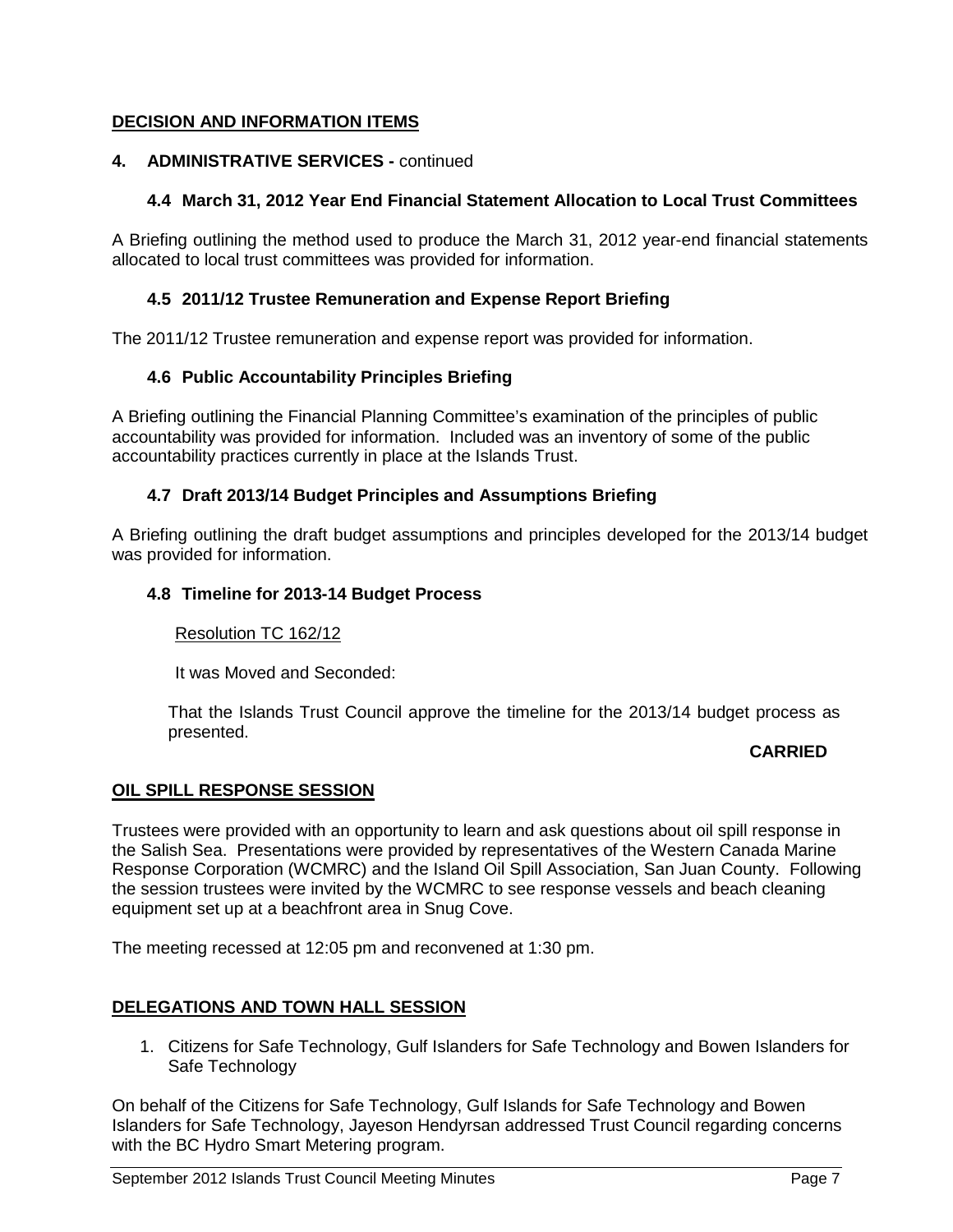# 2. Friends of Mannion Bay

On behalf of the Friends of Mannion Bay, Michael Lightbody expressed their concerns about derelict and abandoned vessels and live-aboards.

3. Denman Opposes Coal and Gulf Islands Alliance

Patti Willis and Graham Brazier, on behalf of Denman Opposes Coal, and David Critchley on behalf of Gulf Islands Alliance provided a joint presentation about concerns with the proposed Raven Coal Underground Coal Mine and the proposed action they would like the Islands Trust to take.

4. Future of Howe Sound Society

On behalf of the Future of Howe Sound Society, Peter Snell made a presentation to Council members about the threats posed to Howe Sound by the proposed Burnco Aggregate Project at McNab Creek.

5. Will Husby, Bowen Island

Will Husby addressed Council members regarding his concerns about the water lot applications for private moorages at Cape Roger Curtis on Bowen Island.

6. Peaceworks et al

On behalf of Peaceworks et al, Lisa Barrett addressed Council members about the need for the establishment of a federal Department of Peace.

# **CALL FOR NEW BUSINESS ITEMS**

**1. Raven Coal Mine Followup (**Trustee David Graham)

Resolution TC 163/12

It was Moved and Seconded:

To add Raven Coal Mine Followup as a New Business Item.

# **2. Smart Meter followup** (Trustee Tony Law)

Resolution TC 164/12

It was Moved and Seconded:

To add Smart Meter Followup as a New Business Item.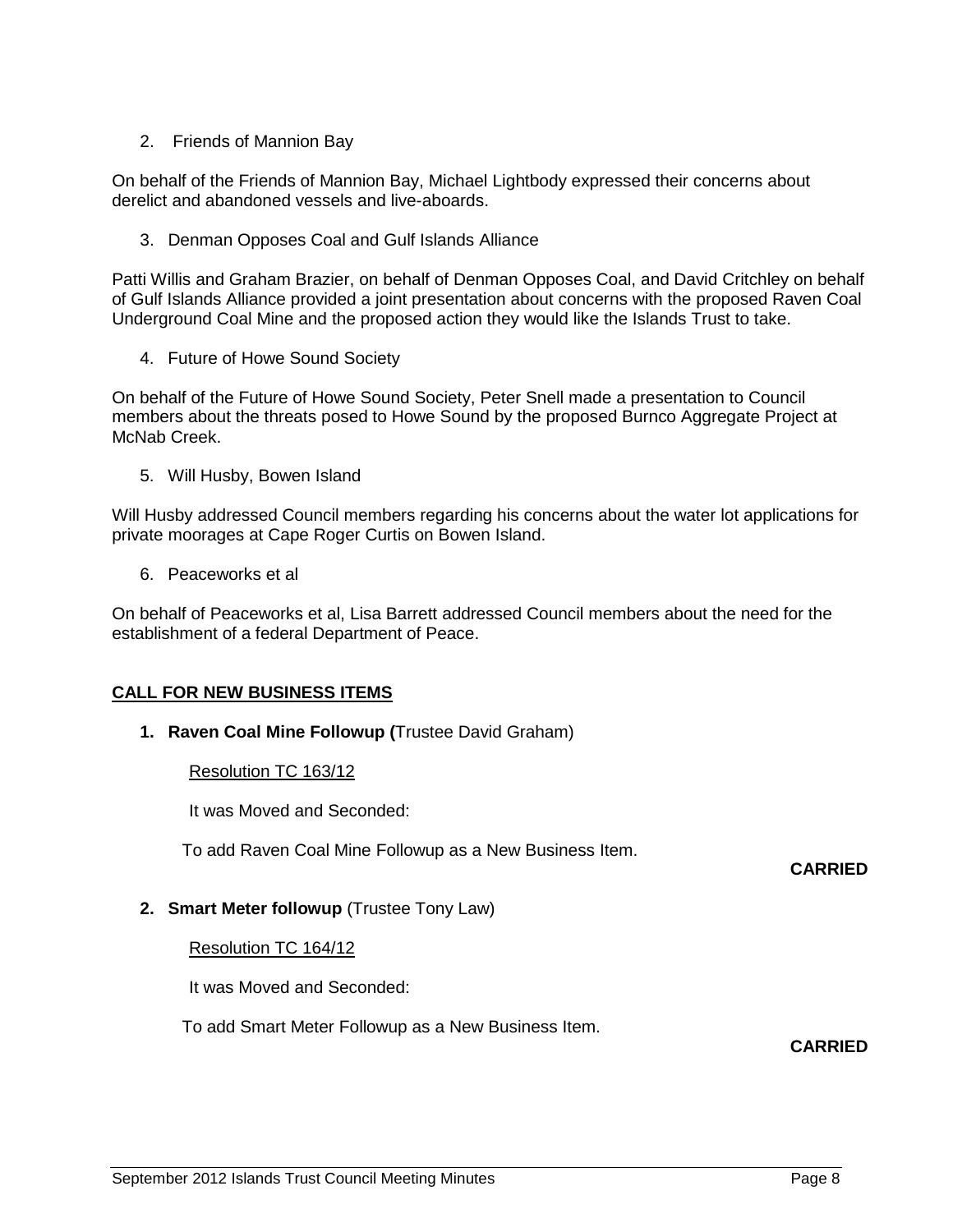# **3. Department of Peace** (Trustee Ken Hancock)

# Resolution TC 165/12

It was Moved and Seconded:

To add Department of Peace as a New Business Item.

IN FAVOUR – 18 OPPOSED – 6 (Duntz-Bowen; Grove-Salt Spring; Grams-Salt Spring; Brent-Saturna; Janszen-Saturna; Jones-South Pender) **CARRIED**

**4. Opposition to Burnco Mine** (Trustee Kate Louise Stamford)

## Resolution TC 166/12

It was Moved and Seconded:

To add Opposition to Burnco Mine as a New Business Item.

**CARRIED**

# **5. Continuous Learning outside of Trust Council meetings** (Trustee Peter Johnston)

Resolution TC 167/12

It was Moved and Seconded:

To add Continuous Learning Outside of Trust Council Meetings as a New Business Item. IN FAVOUR – 23 OPPOSED – 1 (Law-Hornby) **CARRIED**

## **STRATEGIC PLANNING**

CAO Linda Adams provided a brief review of Council's strategic planning process and public consultation program to date, followed by Council deliberations to decide on a proposed strategic plan for the 2011-14 term.

## Resolution TC 168/12

It was Moved and Seconded:

That the Islands Trust Council delete Item 1.7 'greenhouse gas emissions' from the 2011- 14 Strategic Plan.

IN FAVOUR – 8 (Rudischer-Gabriola; Allen-Hornby; Hancock-North Pender; Grove-Salt Spring; Grams-Salt Spring; Brent-Saturna; Janszen-Saturna; Jones-South Pender) OPPOSED – 16 **(**Stone-Bowen; Duntz-Bowen; Busheikin-Denman; Graham-Denman; Malcolmson-Gabriola; Pottle-Galiano; Decario-Galiano; Hagedorn-Gambier; Stamford-Gambier; Law-Hornby; Morrison-Lasqueti; Johnston-Lasqueti; Crumblehume-Mayne; Montague-South Pender; Luckham-Thetis; French-Thetis **MOTION FAILS**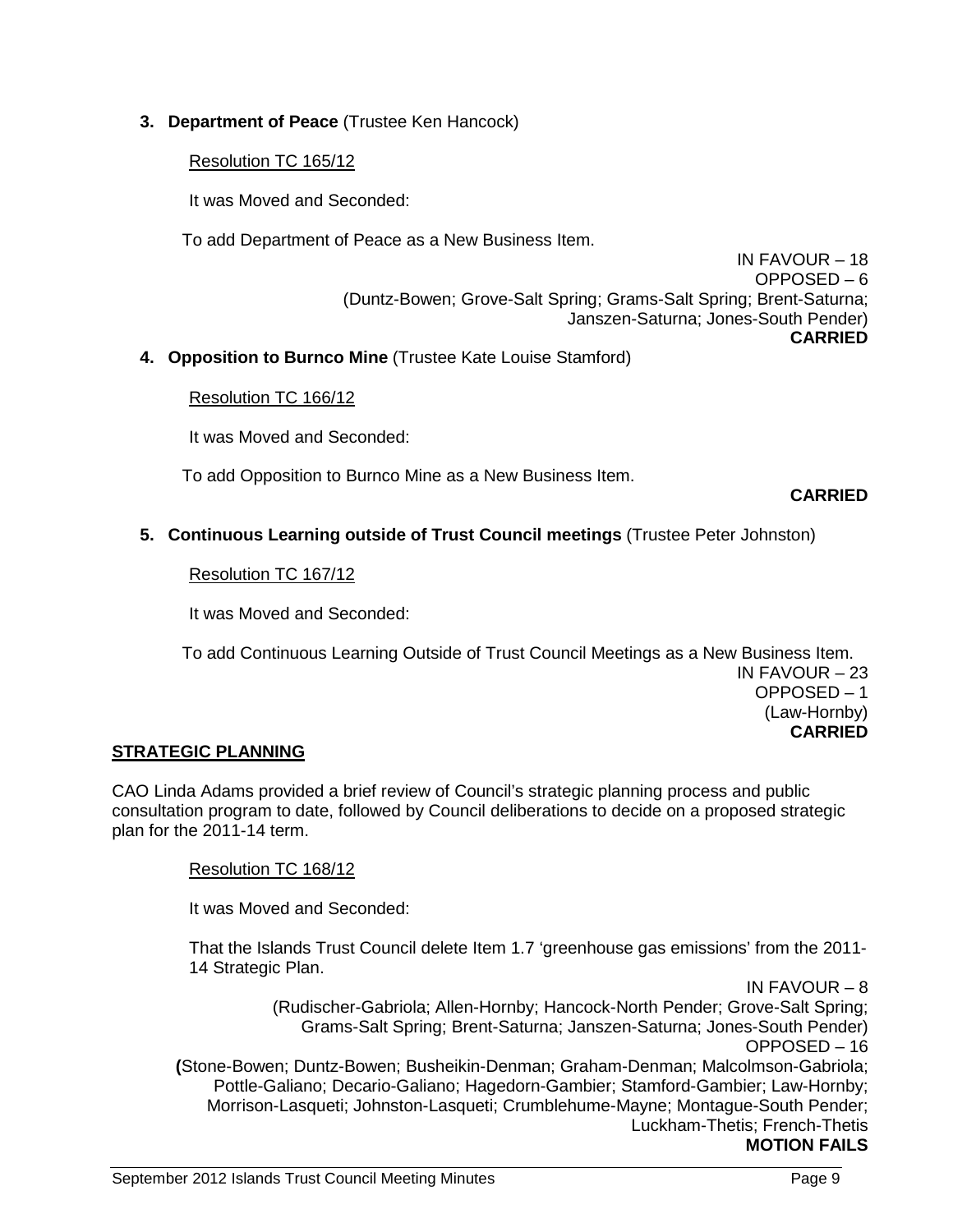## Resolution TC 169/12

It was Moved and Seconded:

That the Islands Trust Council delete Strategy 4.1 "Use land use planning tools and decisions to support economic opportunities compatible with conservation of resources and protection of community character" from the proposed 2011-14 Strategic Plan.

IN FAVOUR - 13 OPPOSED - 11 (Duntz-Bowen; Malcolmson-Gabriola; Decario-Galiano; Pottle-Galiano; Allen-Hornby; Law-Hornby; Grove-Salt Spring; Grams-Salt Spring; Brent-Saturna; Janszen-Saturna; Montague-South Pender) **CARRIED**

### Resolution TC 170/12

It was Moved and Seconded:

That the Islands Trust Council amend the proposed 2011-14 Strategic Plan under Objective 2 - Protect coastal marine ecosystems – by adding a new strategy "Develop mechanisms for proactive bylaw enforcement of illegal structures on the foreshore". IN FAVOUR – 17 OPPOSED – 7 (Duntz-Bowen; Busheikin-Denman; Graham-Denman; Allen-Hornby;

Grove-Salt Spring; Brent-Saturna; Janszen-Saturna) **CARRIED**

## Resolution TC 171/12

It was Moved and Seconded:

That the Islands Trust Council amend the proposed 2011-14 Strategic Plan under Strategy 2.4 by adding "Advocacy with respect to potential impacts of the proposed Raven Coal Mine upon Baynes Sound and proposed Burnco Gravel Mine upon Howe Sound".

### **CARRIED**

## Resolution TC 172/12

It was Moved and Seconded:

That the Islands Trust Council amend the proposed strategic plan for 2011-14 by amending strategy 4.4 by deleting (as described in Trust Council's toolkit, Affordable Housing Guide) so it reads "use of land use planning tools and decisions to improve the availability of affordable/accessible/appropriate housing" and add a new activity for the 2013-14 fiscal year that the "Local Planning Committee establish a Task Force to review unconventional and unpermitted provision of affordable housing and propose model policies to address such situations".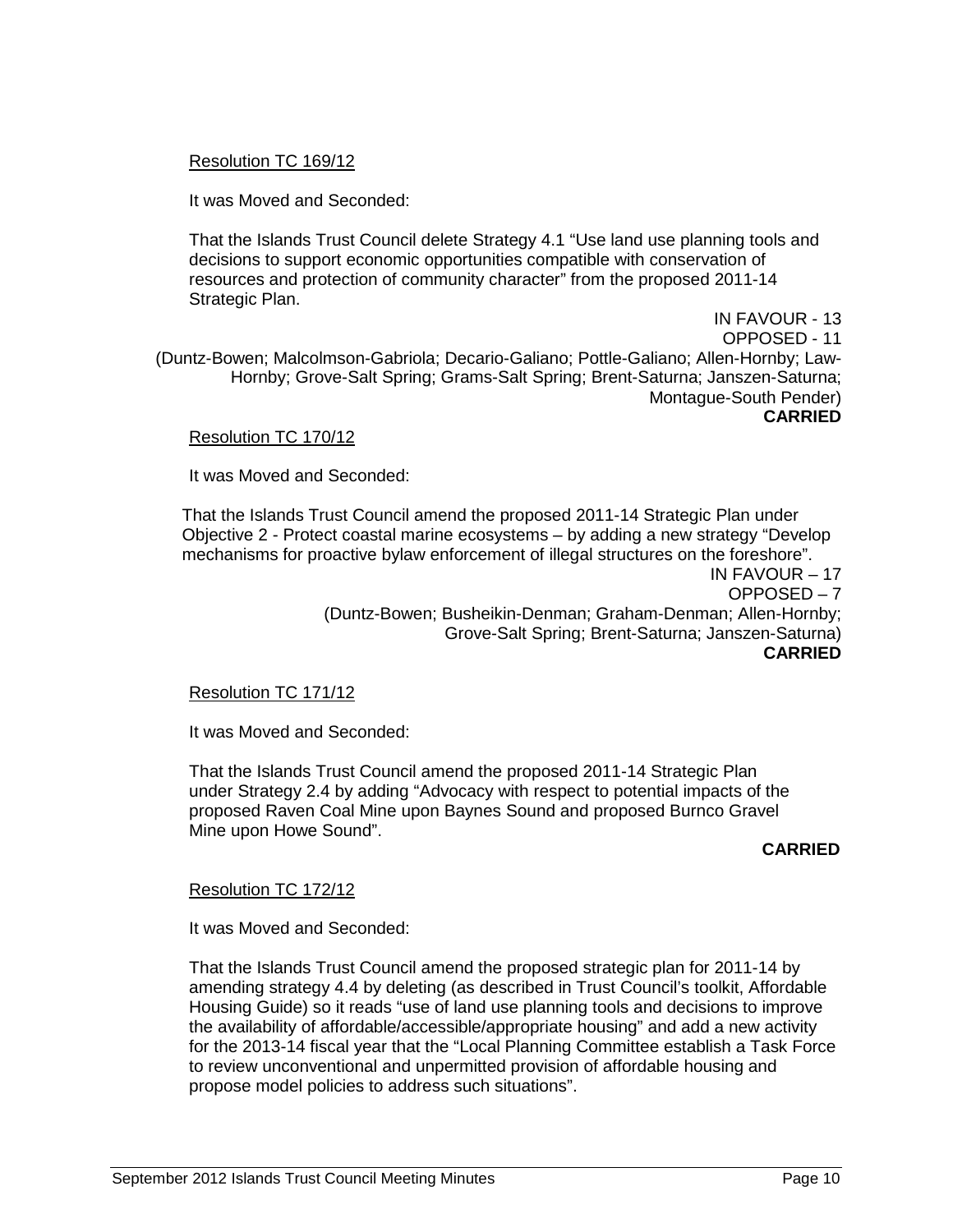## Resolution TC 173/12

It was Moved and Seconded:

To Amend the Motion as follows:

That the Islands Trust Council amend the proposed strategic plan for 2011-14 by amending strategy 4.4 by deleting (as described in Trust Council's toolkit, Affordable Housing Guide) so it reads "use of land use planning tools and decisions to improve the availability of affordable/accessible/appropriate housing" and add a new activity for the 2013-14 fiscal year that the "Local Planning Committee establish a Task Force to review unconventional and unpermitted provision of affordable-housing and propose model policies to address such situations".

On the Amendment

IN FAVOUR – 18 OPPOSED – 6 (Busheikin-Denman; Hagedorn-Gambier; Allen-Hornby; Law-Hornby; Brent-Saturna; Janszen-Saturna) **CARRIED**

### Resolution TC 174/12

It was Moved and Seconded:

To Amend the Motion as follows:

That the Islands Trust Council amend the proposed strategic plan for 2011-14 by amending strategy 4.4 by deleting (as described in Trust Council's toolkit, Affordable Housing Guide) so it reads "use of land use planning tools and decisions to improve the availability of affordable/accessible/appropriate housing" and add a new activity for the 2013-14 fiscal year that the "Local Planning Committee establish a Task Force to review unconventional and unpermitted housing and propose model policies to address such situations".

On the Amendment

IN FAVOUR – 22 OPPOSED – 2 (Duntz-Bowen; Grams-Salt Spring) **CARRIED**

Staff noted that the Bylaw Enforcement Manager will be looking at the policies and coming back with recommendations on how to enforce bylaws.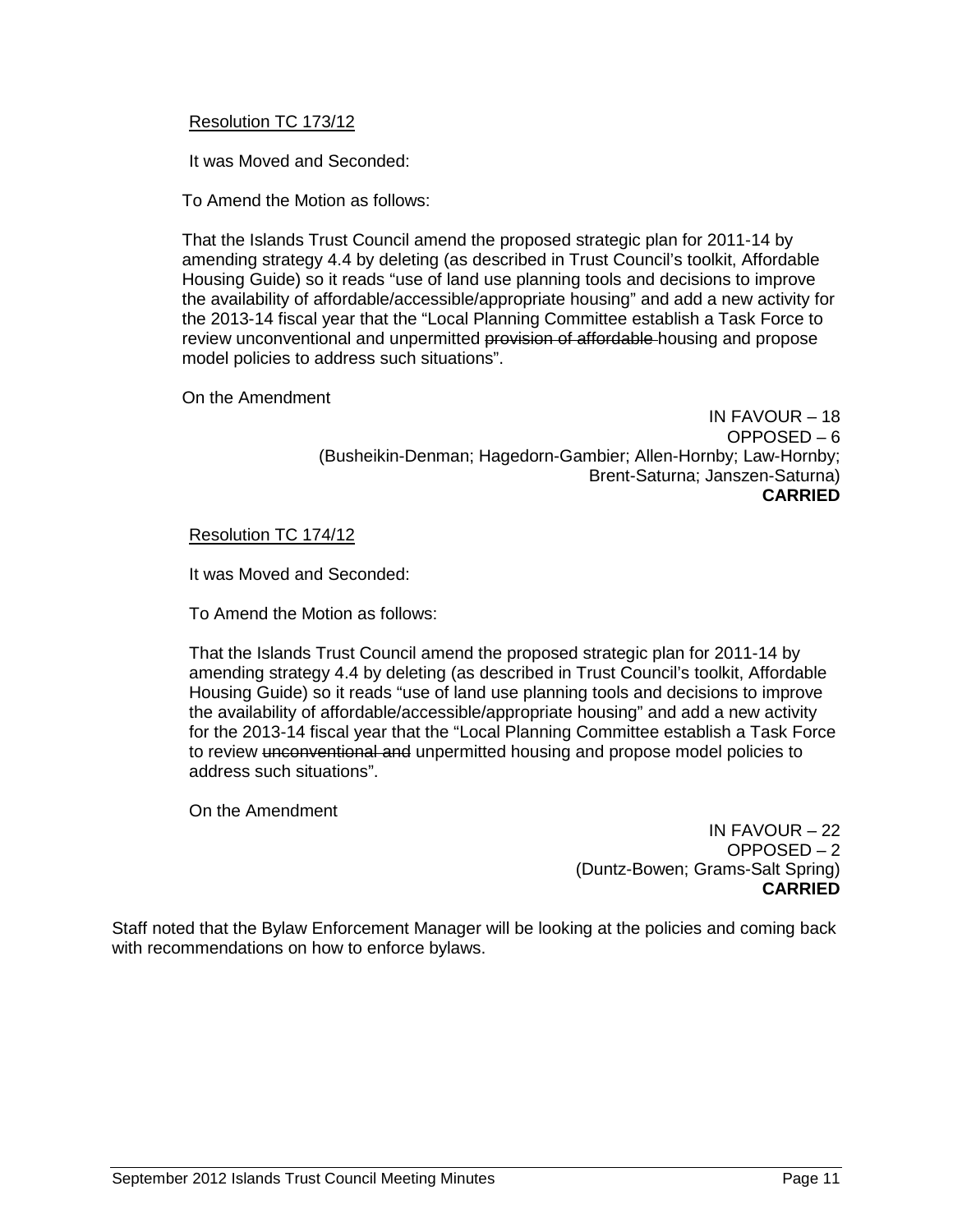On the Amended Motion:

That the Islands Trust Council amend the proposed strategic plan for 2011-14 by amending strategy 4.4 by deleting (as described in Trust Council's toolkit, Affordable Housing Guide) so it reads "use of land use planning tools and decisions to improve the availability of affordable/accessible/appropriate housing" and add a new activity for the 2013-14 fiscal year that the "Local Planning Committee establish a Task Force to review unpermitted housing and propose model policies to address such situations". IN FAVOUR – 5

(Graham-Denman; Law-Hornby; Crumblehulme-Mayne; Grove-Salt Spring; Grams-Salt Spring) OPPOSED – 19 **MOTION FAILS**

## Resolution TC 175/12

It was Moved and Seconded:

That the Islands Trust Council amend the proposed 2011-14 Strategic Plan by adding a new Strategy 6.4 – "Review service delivery regarding application processing", with an activity in Fiscal Year 2013-14 to "consider development and use of a quality management system pilot on Salt Spring Island for processing of development applications".

**CARRIED**

## Resolution TC 176/12

It was Moved and Seconded:

That the Islands Trust Council adopt the Goals, Objectives and Strategies identified in the "Islands Trust Strategic Plan for 2011-14", as amended September 12, 2012; endorse the activities, phases and success measures identified for the 2012/13 fiscal year in the amended "Islands Trust Strategic Plan for 2011-14"; and request the Financial Planning Committee and staff to use the proposed activities for the 2013/14 fiscal year in the amended "Islands Trust Strategic Plan for 2011-14" as a basis for developing a proposed budget for the 2013/14 fiscal year.

## **CARRIED**

## **DECISION AND INFORMATION ITEMS**

## **5. TRUST AREA SERVICES**

## **5.1. Director of Trust Area Services Report**

Provided for information.

## **5.3. Trust Fund Board Report**

Trustee Tony Law, Chair of the Trust Fund Board highlighted the Board's accomplishments as of August 2012 in the areas of Strategic Planning/Administration, Covenant and Property Acquisition, Property and Covenant Management, Communications and Fundraising. A written report was provided for information.

## **5.3 Trust Fund Board Audited 2011-12 Financial Statements**

Provided for information.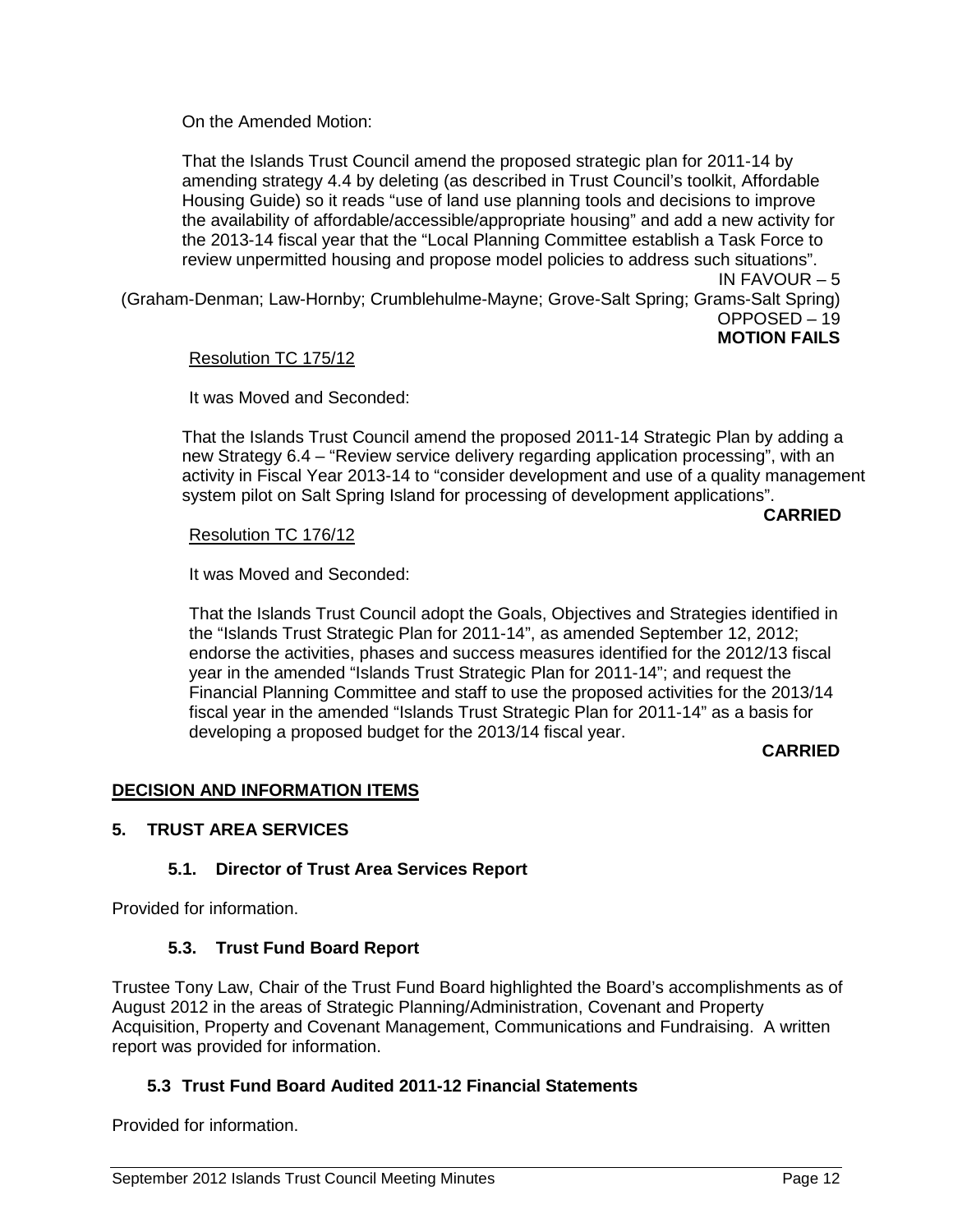# **5.4 Trust Fund Board Five Year Plan**

## Resolution TC 177/12

It was Moved and Seconded:

That the Islands Trust Council endorse the Islands Trust Fund Five-Year Plan 2013- 2017 and request that the Chair provide a letter of support for the Plan for submission to the Minister of Community, Sport and Cultural Development, subject to the satisfactory completion of the review period by Local Trust Committees and Bowen Island Municipality.

## **CARRIED**

## **5.5 Trust Programs Committee Report**

By General Consent, the Trust Programs Committee Report was endorsed as presented. The top work program priorities as of August 2012 were: 1) Advocacy Program; 2) Indicator Program; and 3) Community Economic Sustainability.

## **5.6 Advocacy Policy**

## Resolution TC 178/12

It was Moved and Seconded:

That the Islands Trust Council adopt new Policy 6.10.iii - Advocacy.

The Advocacy Policy is intended to provide guidelines for advocacy activities in the context of legislation and policy and ensure that advocacy positions are credible and supported by public process.

## **CARRIED**

# **5.7 Trust Council Position re Union of BC Municipalities Resolutions**

Resolution TC 179/12

It was Moved and Seconded:

That the Islands Trust Council endorse the positions Executive Committee will take at the September 2012 Union of BC Municipalities (UBCM) meeting as indicated in the attached document entitled 'Draft Trust Council Positions on Selected UBCM Resolutions (2012).

The selected resolutions are those most relevant to the Islands Trust mandate, policy statement, and current issues in island communities and Bowen Island Municipality.

## **CARRIED**

## **5.8 Derelict Vessel Advocacy in the Strategic Plan**

A briefing from Municipal Trustee Andrew Stone to the Trust Programs Committee regarding the need for continued advocacy to senior levels of government to find solutions for derelict and abandoned vessels was provided for information. This issue is included in the 2011-14 Strategic Plan.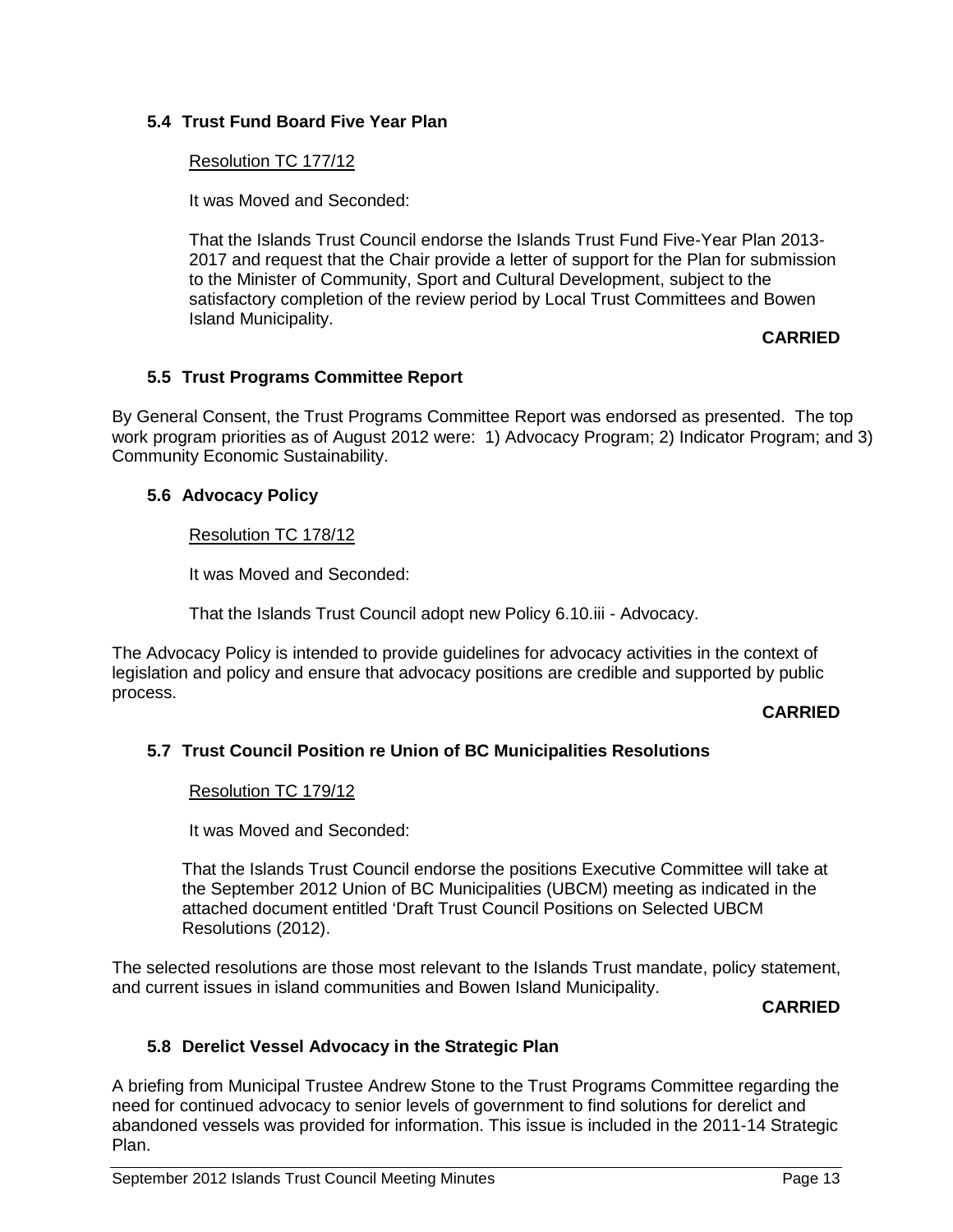# **5.9 Advocacy on Tanker Traffic**

## Resolution TC 180/12

It was Moved and Seconded:

That the Islands Trust Council authorize the Chair to deliver presentations, on invitation, to regional districts in the Islands Trust Area, in order to share oil spill concerns and to inform a regional alliance of opposition to oil pipeline projects that will expand oil export by barge and tanker within the Islands Trust Area.

> IN FAVOUR – 23 OPPOSED 1 (Brent-Saturna) **CARRIED**

## **6. CORRESPONDENCE**

- **6.1 Mid Island Sustainability and Stewardship Initiative re National Marine Conservation Area Reserve Boundary**
- **6.2 Citizens for Safe Technology Society (Sept 6/12)**

The above noted correspondence was provided for information.

## **7. SUMMARY/UPDATES**

## **7.1 Trustee Updates**

## **7.1.1 BC Ferries**

Trustee Tony Law provided highlights from his written report to Council members.

## **7.1.2 First Nations**

No reports were provided at this meeting.

## **7.1.3 Gulf Islands National Park Reserve Advisory Committee**

Trustee Pam Janszen advised that the Advisory Committee recently held its first meeting and that a planner has been hired, who resides in Winnipeg.

## **7.1.4 Association of Vancouver Island Coastal Communities (AVICC)**

Trustee Hancock reported on behalf of Trustee Gary Steeves that the AVICC Executive strongly support the derelict vessels issue and that the AVICC President will be advocating as such at the upcoming UBCM Convention.

# **7.2 Priorities Chart**

The Islands Trust Priorities Chart highlights the current top priorities of Trust Council and its Committees, the Trust Fund Board and Local Trust Committees.

By General Consent, the Islands Trust Council approved the Priorities Chart, as presented.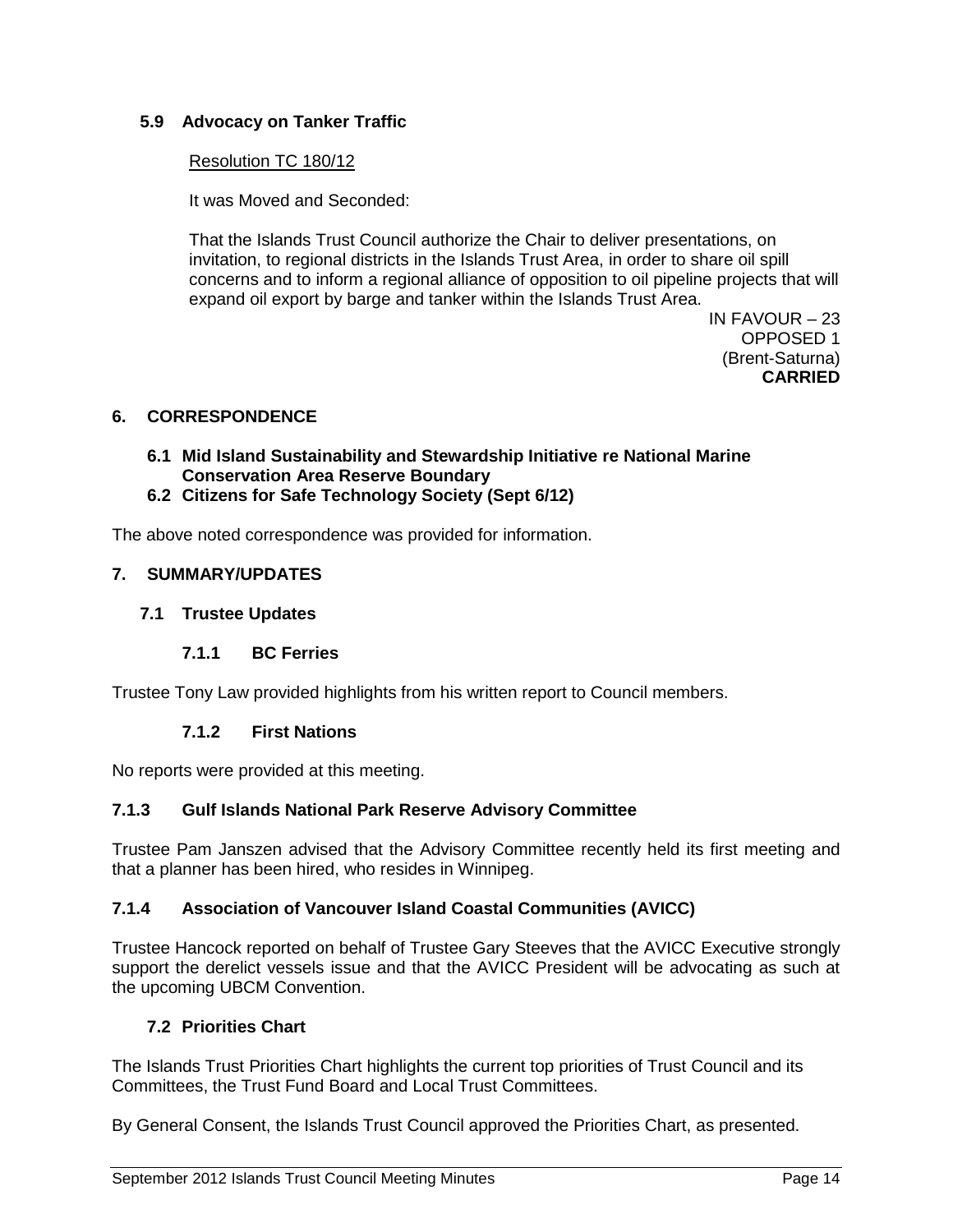# **7.3. Proposed September 2012 Trust Council Agenda Program**

A draft schedule for the December 2012 Islands Trust Council meeting to be held on Salt Spring Island was provided for information.

### **7.4. Disposition of Delegations and Town Hall Requests**

By General Consent, the Islands Trust Council requested the Chair to write to the delegation participants and to thank them for their submissions.

The meeting recessed at 5:45 pm.

### **THURSDAY, SEPTEMBER 13, 2012**

The meeting reconvened at 8:15 am.

### **8. NEW BUSINESS**

### **8.1 Raven Coal Mine Followup (D. Graham)**

#### Resolution TC 181/12

It was Moved and Seconded:

That the Islands Trust Council request the Islands Trust Council Chair to inform, by letter, the Environmental Assessment Office and Canadian Environmental Assessment Agency that the Denman Local Trust Area (DLTA) extend to the natural boundary of the sea on the east side of Vancouver Island and that the Preservation and Protection of the DLTA has not been adequately addressed in the current assessment of the Raven Coal Mine application.

### **CARRIED**

### Resolution TC 182/12

It was Moved and Seconded:

That the Islands Trust Council add 'the preservation and protection of the seabed' and 'policies to address potential impacts on the Trust Area from projects sited outside the Trust boundaries' to the Policy Statement Review Topic List.

#### **CARRIED**

### **8.2 Smart Meter followup (T. Law)**

### Resolution TC 183/12

It was Moved and Seconded:

That the Islands Trust Council request the Executive Committee to follow up on previous advocacy to the Province with respect to the BC Hydro Smart Meter Program, particularly with regards to enabling an opt-out option.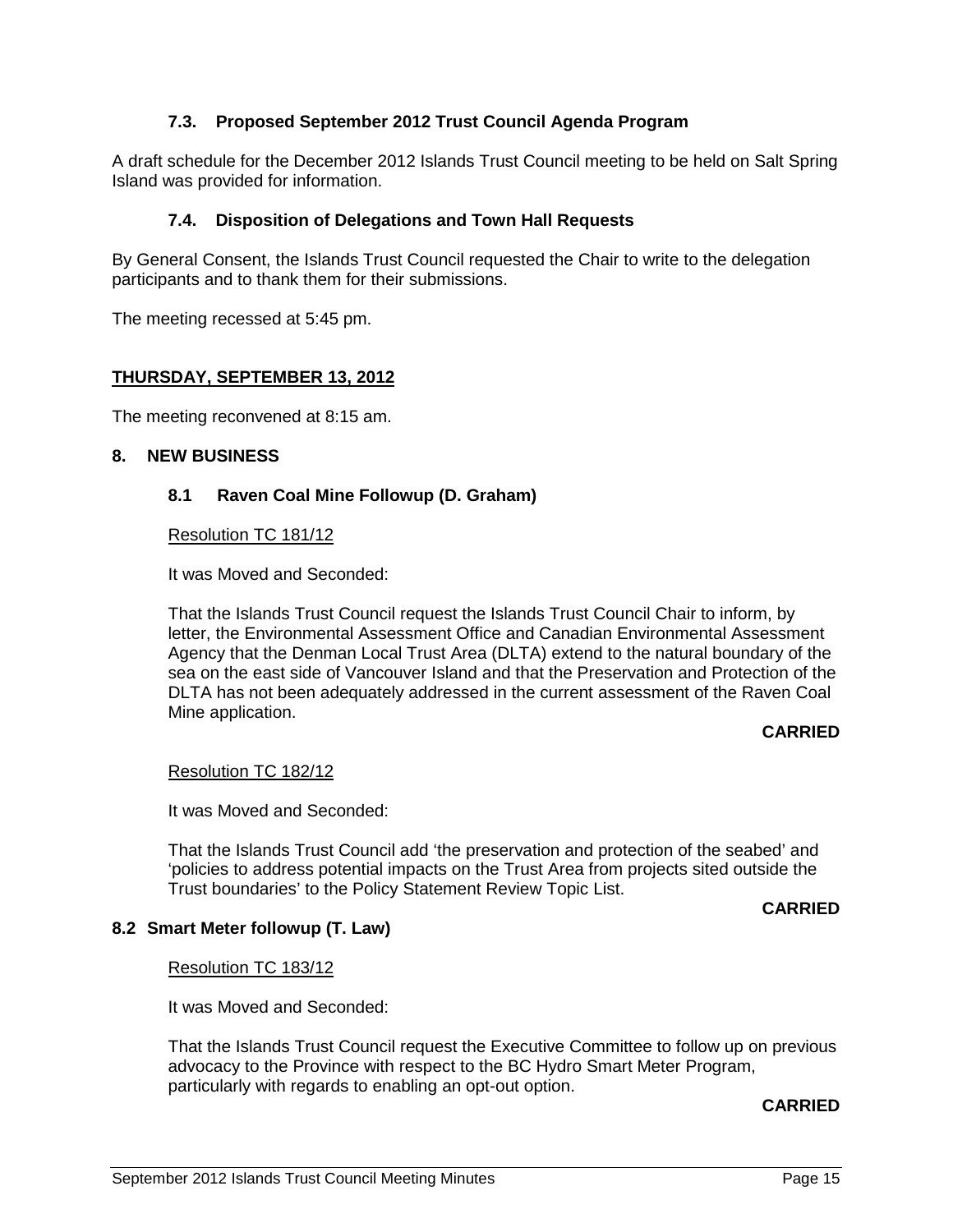## **8.3 Department of Peace (K. Hancock)**

## Resolution TC 184/12

It was Moved and Seconded:

That the Islands Trust Council express its support for legislation to establish a Federal Department of Peace, and urge its Trust Area Members of Parliament to support such legislation.

Trustees both supported the intent and expressed opposition on this issue not being part of the mandate.

Staff advised that this direction would involve minimal staff resources in writing a single letter to the federal government.

> IN FAVOUIR - 21 OPPOSED – 3 (Duntz-Bowen; Stamford-Gambier; Jones-South Pender) **CARRIED**

## **8.4 Howe Sound Management Plan (K. Stamford)**

### Resolution TC 185/12

It was Moved and Seconded:

That the Islands Trust Council encourage the Howe Sound Community Forum to approach the BC and Canadian governments to partner on a land and water use management planning process for the Howe Sound Region.

Staff advised that this could result in substantially more staff resources than just writing a letter of support.

### Resolution TC 186/12

It was Moved and Seconded:

To Amend the Motion as follows:

That the Islands Trust Council encourage the Howe Sound Community Forum to approach the BC and Canadian governments to partner on support a land and water use management planning process for the Howe Sound Region.

> IN FAVOUR - 4 (Rudischer-Gabriola; Allen-Hornby; Johnston-Lasqueti; Janszen-Saturna) OPPOSED – 20 **AMENDMENT FAILS**

Staff suggested tabling the motion and working with Trustee Stamford on a revised motion for consideration by Council.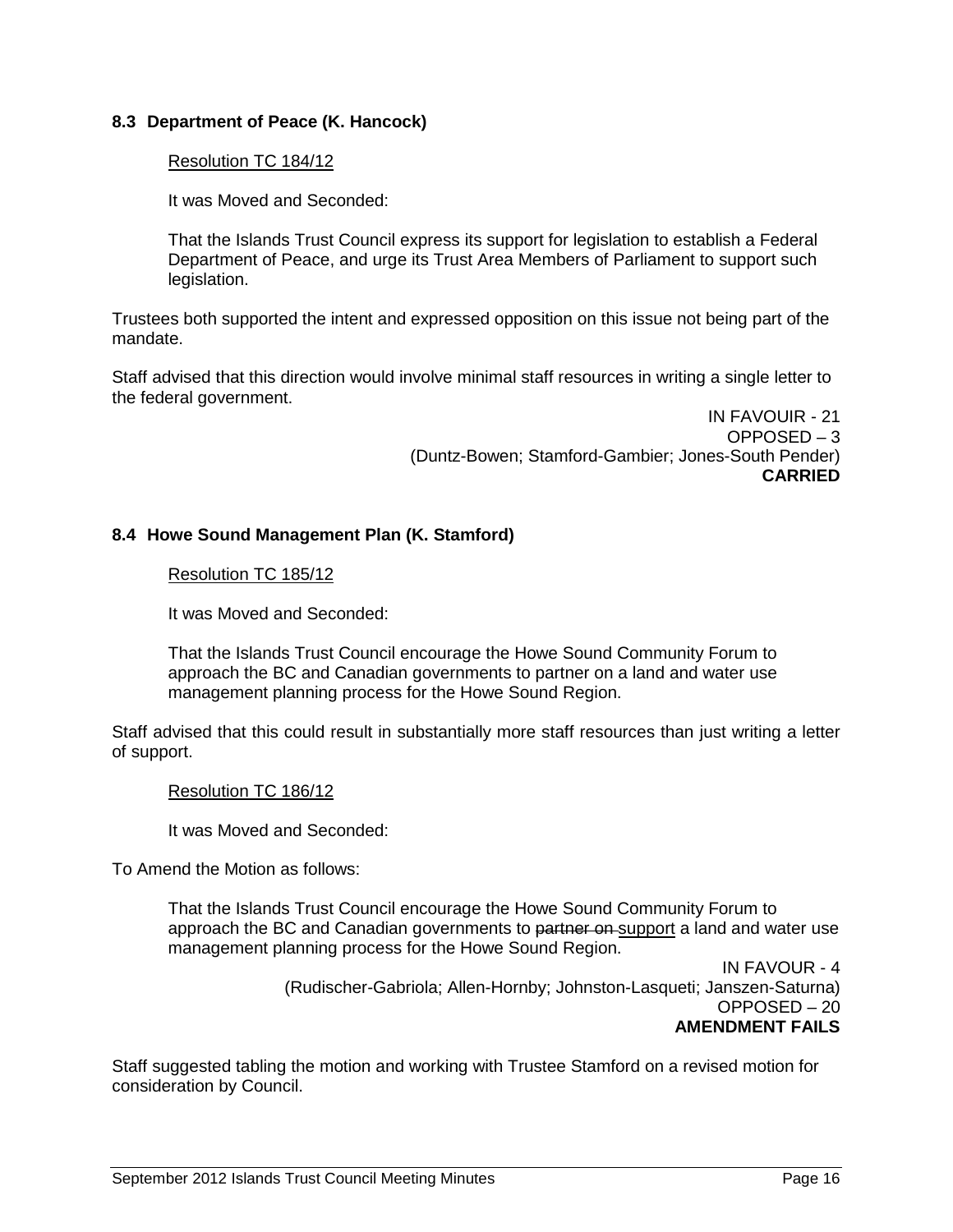### Resolution TC 187/12

It was Moved and Seconded:

To Table the Motion.

**CARRIED**

The meeting recessed at 9:15 am The meeting reconvened at 9:40 am.

## **8.4 Howe Sound Management Plan – continued**

Resolution TC 188/12

It was Moved and Seconded:

That the Islands Trust Council advocate for a comprehensive Howe Sound management plan to assure a balanced relationship between community development and the protection of unique biophysical qualities of the region.

To Amend the motion as follows:

### Resolution TC 189/12

It was Moved and Seconded:

That the Islands Trust Council advocate for a comprehensive Howe Sound management plan to maintain a balanced relationship between industrial community development and the protection of unique biophysical qualities of the region.

Trustees questioned whether this amendment changes the original intent of the motion.

IN FAVOUR - 2 (Rudischer-Gabriola; Luckham-Thetis) OPPOSED – 22 **AMENDMENT FAILS**

### Resolution TC 190/12

It was Moved and Seconded:

To Amend the motion as follows:

That the Islands Trust Council advocate for a comprehensive Howe Sound management plan to assure a balanced relationship between community development and the protection of unique biophysical qualities of the region.

### **AMENDMENT CARRIED**

Amended Motion:

That the Islands Trust Council advocate for a comprehensive Howe Sound management plan to assure a balanced relationship between development and the protection of unique biophysical qualities of the region.